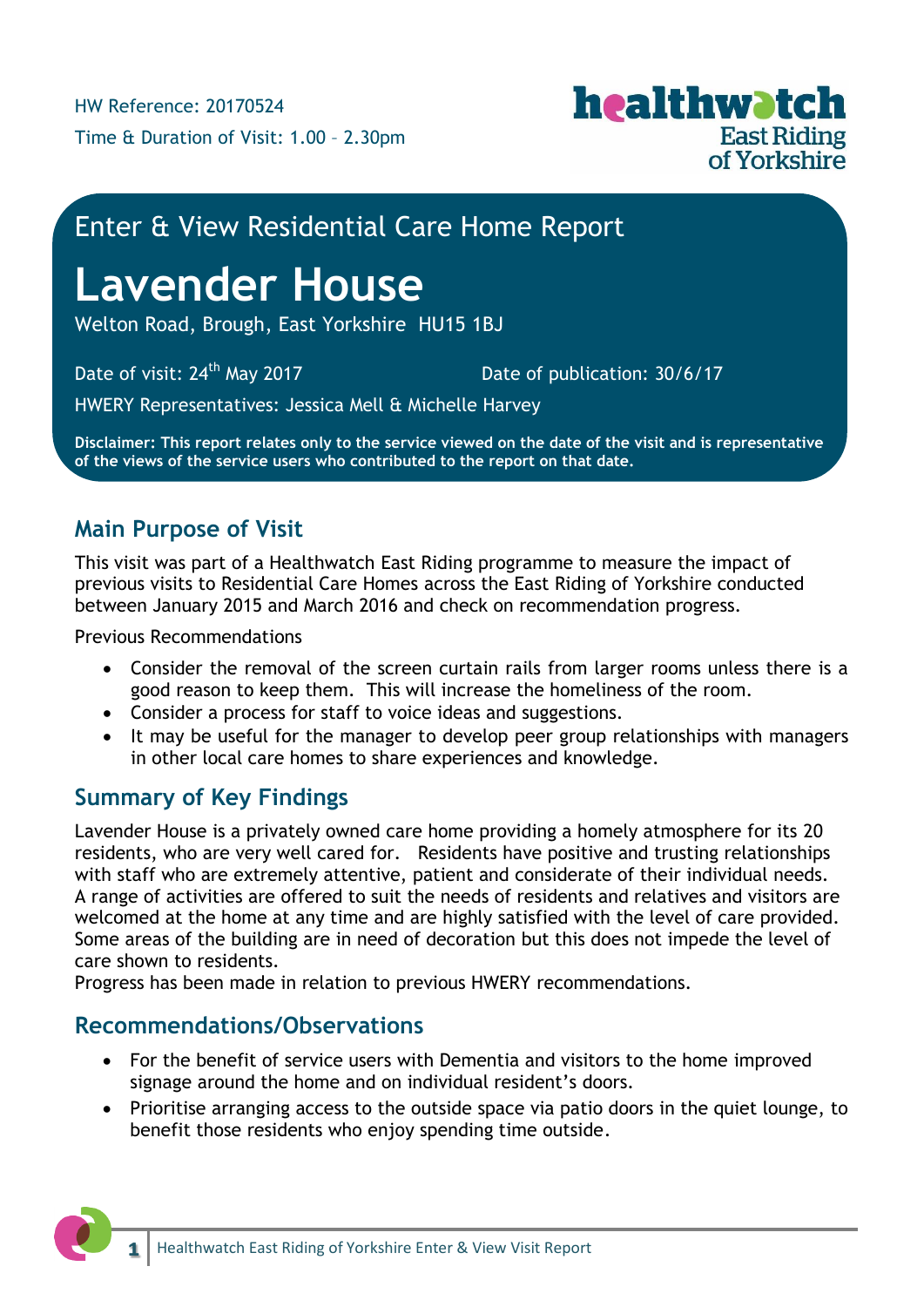# **Full Report**

# **Background**

It is important to note that Enter & View is not an inspection; it is a genuine opportunity to build positive relationships with local Health & Social Care providers, provide opportunity to demonstrate that providers support service user engagement and give service users the opportunity to give their views in order to improve service delivery.

Local Healthwatch has a number of specific statutory activities that it is required to deliver, defined in five Healthwatch Quality Statements, specifically

- Strategic Context & Relationships
- Community Voice & Influence
- Making a Difference Locally
- Informing People
- Relationship with Healthwatch England

Under its remit of 'Making a Difference Locally', Healthwatch has a responsibility to ensure that recommendations for change are heard and responded to by relevant decision makers.

# **Main Findings**

#### **How safe is the setting for service users?**

On arriving at the home a number of residents were observed sitting at the front of the building, enjoying watching the many passers-by, reading the newspaper and discussing the day's news with a member of staff; the residents remained supervised at all times, ensuring their comfort and safety in the small seating area which was adjacent to the car park.

Access via the main entrance was restricted by a key pad, ensuring all visitors had to be let in by a member of staff and store cupboards were locked (although a key had been observed as being left in the door of one store cupboard, which was later removed).

The home was clean and had a pleasant smell and hand sanitiser was available for use at the signing in desk.

One resident described how his medicines were administered by a member of staff who was 'very intelligent and knew exactly was he was doing' and was extremely happy with his level of care, having full confidence in the staff at the home. Another resident described how it 'would be nice if the staff would break some of the rules and regulations sometimes' and went on to explain ways in which the staff kept him safe and met his varying needs.

There were hand rails throughout the home to support residents moving independently around the building and a lift for use by residents who were unable to use the stairs.

#### **How effective do service users consider the service to be?**

Residents have access to the services that they need e.g. dentists, podiatrists, opticians etc. and access to G.P. and hospital care as required. One resident told us that the staff ring the doctors for him whenever he needs them and told us 'the dentist came and visited me and gave me new teeth, everything was just sorted out for me'.

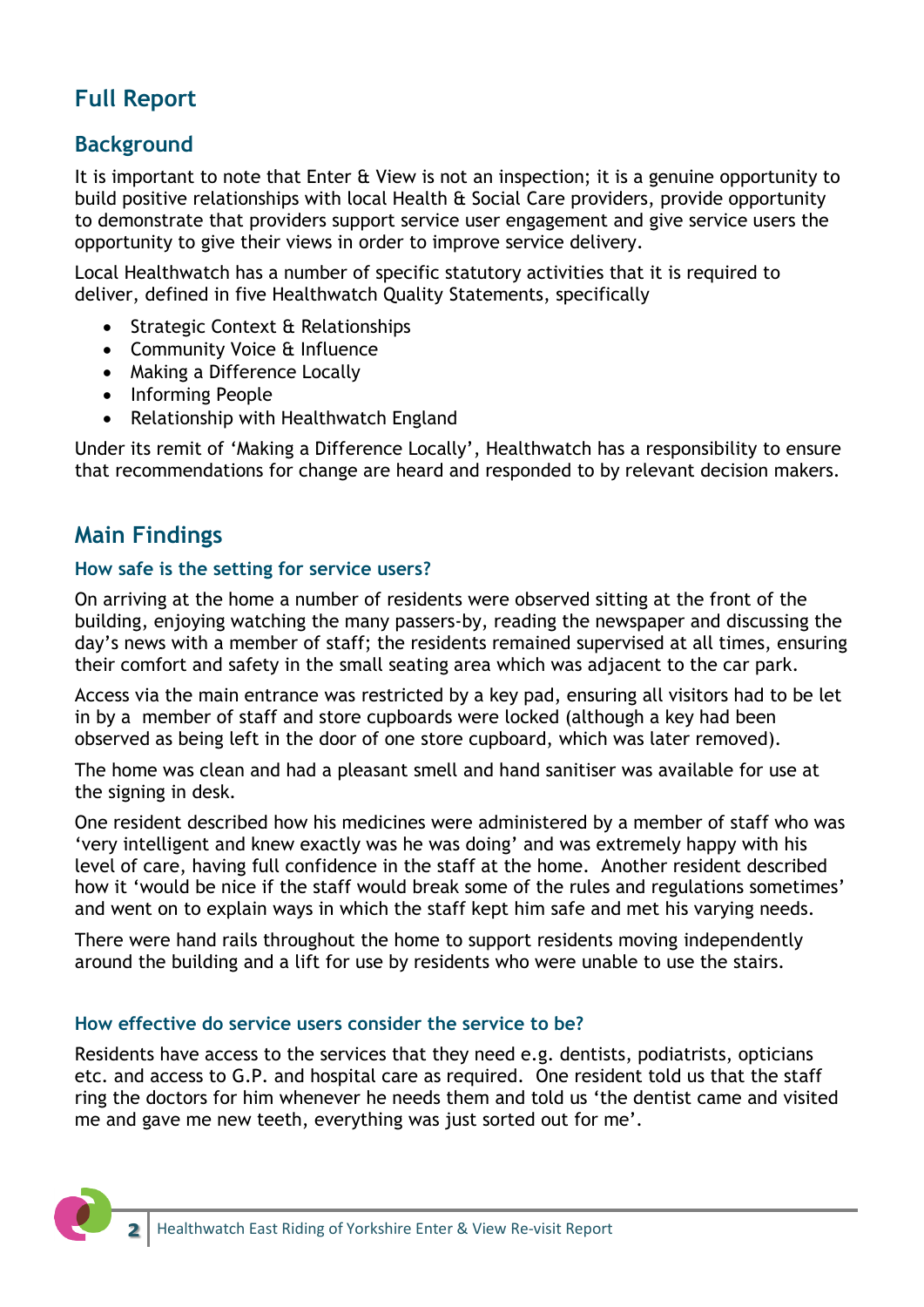A hairdresser regularly visits the home and one resident described how they enjoyed getting their hair done each week.

Staff were observed effectively communicating with residents during the visit and were extremely attentive and considerate of individual resident's needs. One relative commented 'I visit the home every-day and as an observer, the way in which staff communicate with residents is marvellous, the level of patience shown with some residents is just excellent'; another commented 'the staff are friendly, kind and full of patience'.

Residents receive a varied diet and are happy with the food on offer. One resident described the food as 'good old Yorkshire food, which is just what we want', another resident said 'the food is fantastic – you couldn't go to a hotel and get a better meal'. Residents had the choice of where they wished to eat their meals. One relative described how he was often invited to stay and eat with his wife at the home, which he enjoyed and provided him with the opportunity to spend more quality time with his wife and also ensured that he was able to enjoy a good meal himself, as he described himself as not the best of cooks.

#### **How caring do service users find the service?**

The residents spoken to on the day felt that they were very well cared for and clearly had very positive and trusting relationships with the staff, all of the interactions observed on the day of the visit were extremely kind, caring and supportive of resident's needs. One resident said 'I was a bit dubious when I first came here but the other day I asked - can I stay here for the rest of my life? I'd be happy to stay here for the next twenty years but I'm 84 now so that would probably make me a bit old'.

There were a range of daily activities on offer which were on display on both the notice board and in the communal lounge. A music performer visited once a month and a 'pat dog' had visited the home for the benefit of those residents who were animal lovers as well as a visitor who had brought in a number of owls for residents to see. Activities are organised by the staff and one member of staff was observed conducting a quiz with a number of residents and their relatives in the communal lounge during the visit. One relative later described how his wife suffered quite severely from Dementia, but he had been pleasantly surprised at how well she had been able to take part in the quiz by successfully recognising and naming the film stars and had clearly enjoyed herself. Some residents said that they might like to do more activities, but they were unsure as to what they might like to do.

Outside trips are sometimes organised, however not all residents like to go out and said that they feel happier staying within the home; a mini bus is hired to take out those residents who wish to do so – some residents said that they would like to go out more often. Residents sometimes go and visit the pub/restaurant across the road and other local amenities and said that they enjoyed this.

Relatives explained how Christmas and birthday celebrations were very good and staff always made a fuss, ensuring that they always felt like a special event.

Residents have their own room which they can furnish and decorate with their own possessions to make their room feel as homely as possible. A husband and wife were happy for us to visit them in their room and told us how their son had helped them personalise

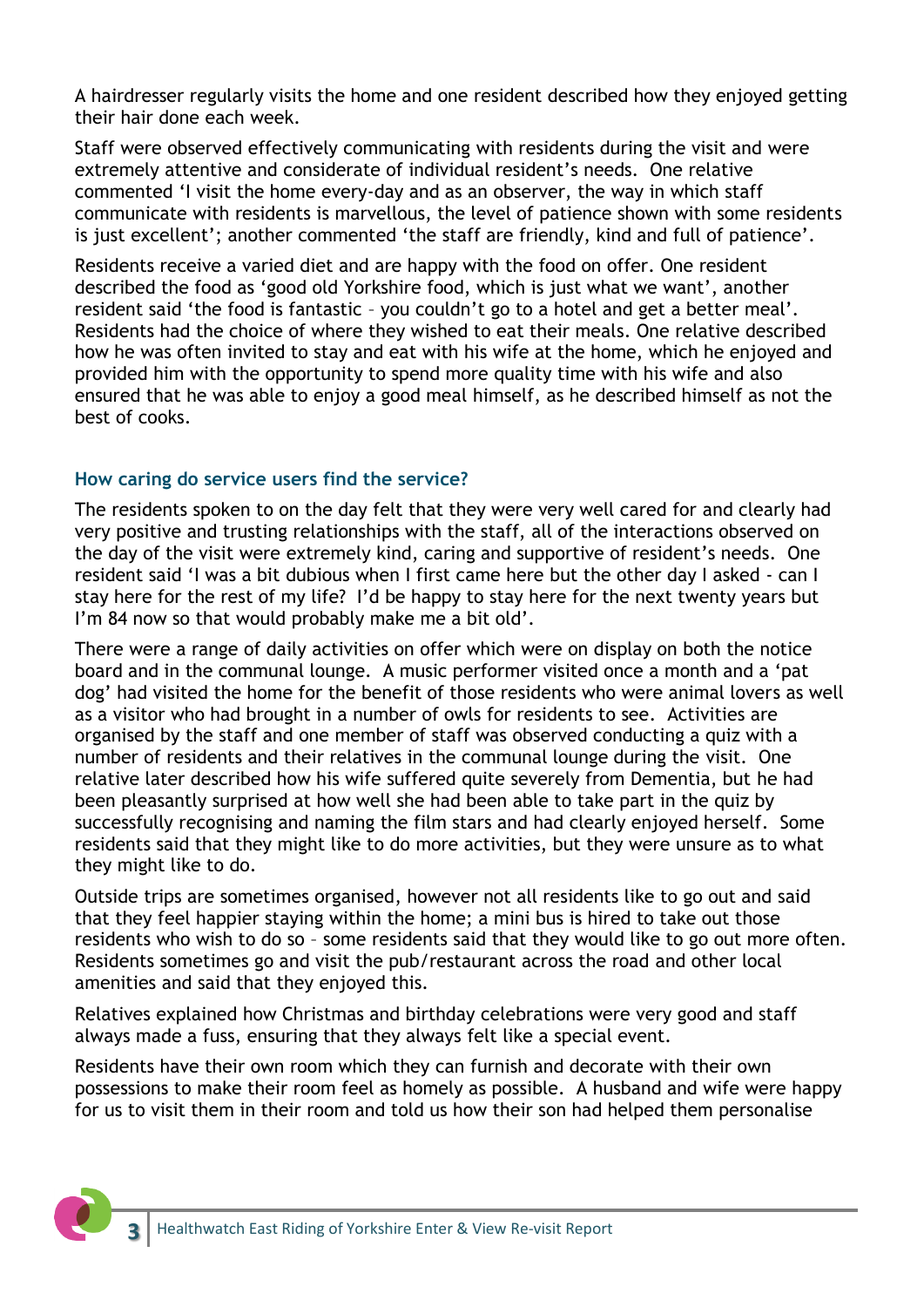their room with their own furniture, pictures and ornaments etc. The gentleman explained how his wife had initially moved into the home after he found that he was no longer able to care for her; unfortunately very shortly after that he had suffered a fall and had needed care himself and the home had been able to accommodate him in the same room as his wife. Although the couple had not been at the home for long and were still adjusting to moving into residential care, they felt well cared for and supported, they explained how they were just happy spending time together living in their own room and in each other's company. They enjoyed the views from the window of their room, which was bright and airy.

One relative said that they were 'absolutely delighted with the level of care provided at Lavender House', others via the relatives questionnaires commented 'I am very happy with the love and care provided' and 'First class service, very friendly and professional staff offering very good care.'

#### **How responsive to their needs do service users find the service?**

Both residents and relatives felt that the service provided is very responsive to their needs; both were aware that there was a formal complaints procedure in place however no-one had felt the need to use it. Residents said that any slight niggles that they had were dealt with promptly by staff as they arose, one resident commented 'The manager is fantastic, whatever you ask her to do, she will do it.', another commented 'I have nothing to complain about'. One relative said 'I have never had a complaint, so have never had to use it', another commented via a questionnaire 'A well-run care home – no complaints'.

Relatives described how they are welcome to visit the home anytime and are always made to feel extremely welcome, they felt that their views were always listened to and individual request were responded to and accommodated wherever possible.

#### **How well-led do service users consider the service to be?**

Both residents and relatives spoke extremely highly about the leadership and management of the home. One resident said of the manager 'Lovely, lovely lady – I can't find anyone nicer'. All relatives that had responded via the relative's questionnaire stated that they were happy with the leadership and management of the home, one commented 'The home is extremely well run and the staff are always helpful and cheerful'.

Staff feel that they are adequately trained to carry out their roles and feel well supported. One member of staff commented 'I enjoy my job here – everyone is friendly and there is a good atmosphere'.

The home provides a homely environment for its residents, some areas of the building were in need of decoration but this did not impede the level of care shown to residents. One relative commented 'It's not the poshest of places, but clean, hygienic and well kept', another commented 'It's a nice homely place – not clinical like some other places, it feels like home'.

Work is being undertaken to extend the home and residents will benefit from being able to access further outside space via patio doors in the quiet lounge, which will be of benefit to those residents who enjoy spending time outside.

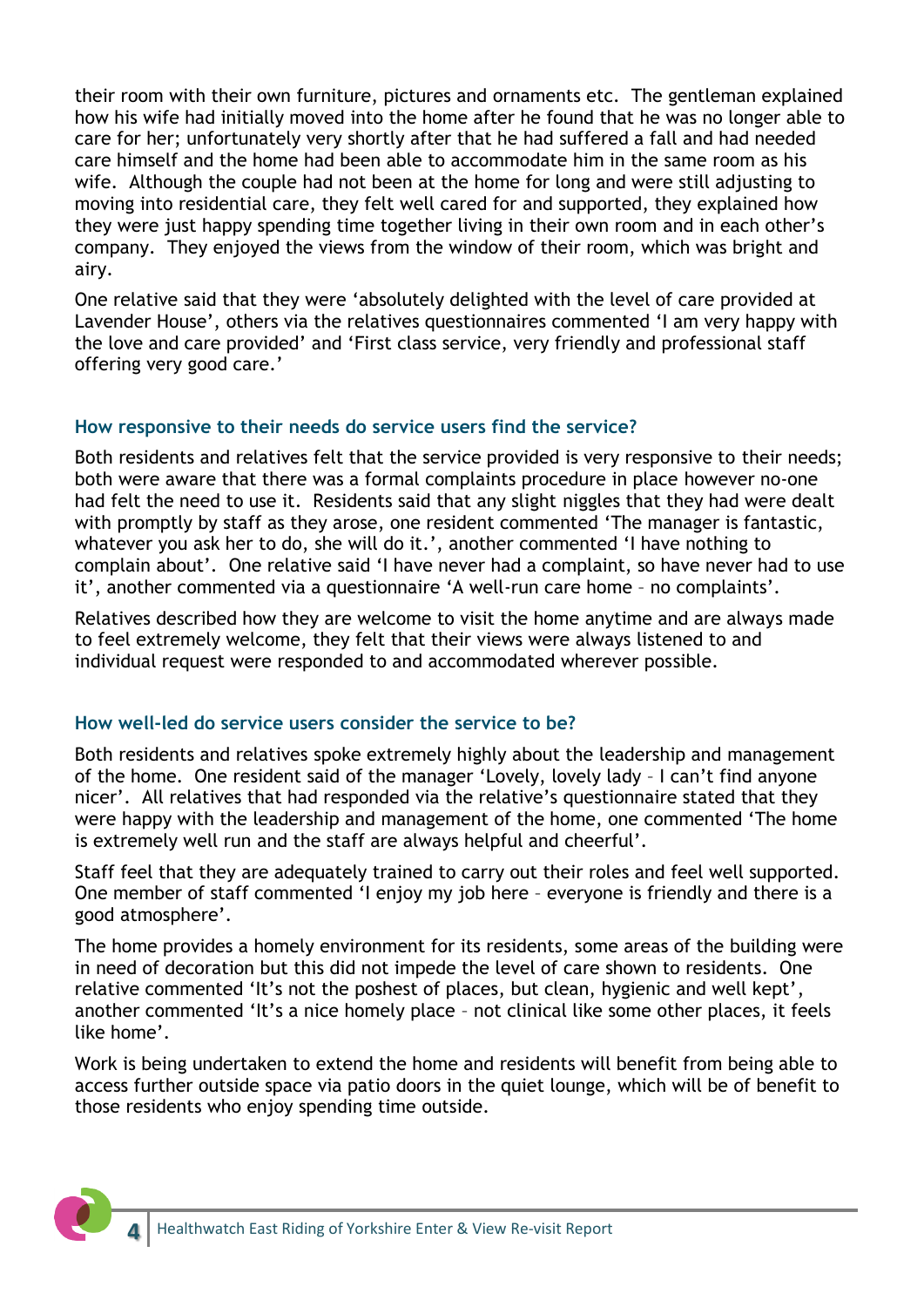As a new visitor to the premises, navigating the corridors to resident's accommodation was not easy and one resident was seen to be struggling a little in finding where he wanted to go. Although resident's names were on each door, the signs were quite small and hard to read, these could be improved and personalised to further enhance the accommodation and personalisation of individual rooms. Although residents and relatives did not comment on this as being an issue, as a visitor this is an improvement that would enhance the accommodation on offer at Lavender House.

A discussion was held with the manager regarding the previous Healthwatch recommendations and it was noted that although screen curtain rails were still in some rooms, these were used effectively to protect the privacy and dignity of residents as necessary. Those rooms that were seen during the visit that included screen rails were not adversely affected by the presence of the rails and the rooms had been personalised for residents with their own belongings maintaining a homely feel. The manager also described how she had also made links with other local care home managers since the last visit.

The manger was extremely accommodating and welcoming throughout our visit and it was clear that she is keen to develop the home and continually strive to improve the home for the benefit of its residents.

| Signed on behalf of HWERY | Matthew Fawcett | Date: 30/6/17 |
|---------------------------|-----------------|---------------|
|                           |                 |               |